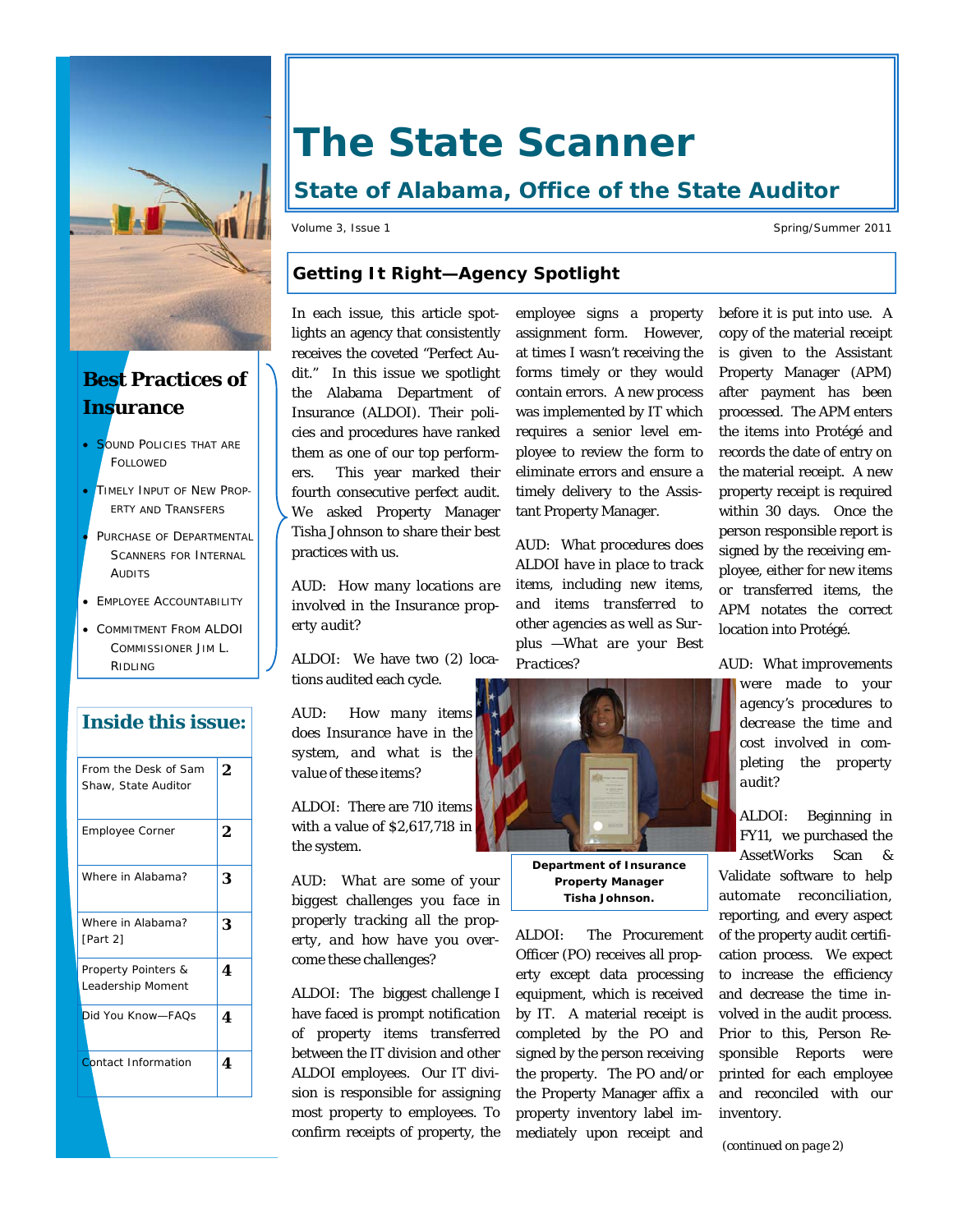

**Samantha "Sam" Shaw, State Auditor** 

*Property managers and agency directors play a vital role in asset management.* 

#### **From the Desk of Sam Shaw, State Auditor**

The heat and humidity of summer are upon us. I feel for those of you who have jobs that involve being out in this stifling heat. Another uncomfortable situation is when agencies are catapulted to the 'hot seat' when the annual losses report isn't so favorable. I truly feel for these agencies.

Last summer I reported that our office had reduced losses by 67.25% since 2007. So what happened the third and fourth quarter of 2010 that sent the annual losses report off the charts with regards to actual lost items? Do I believe last year employees suddenly became lax in their responsibility of equipment assigned to them? No, absolutely not.

Here are some potential reasons for a sharp increase in 'lost' items for 2010. Besides truly being lost, some items may have been unavailable when the audit was conducted or not located during the 60 days following the completion of the audit. When the property audit is completed, any items that are not located by the SAI officers have to be classified. If an employee is unavailable, we will accept a signed affidavit stating they are in possession of certain items. However, our office will not accept an affidavit on the same items the next audit cycle. Not physically seeing the item for two consecutive audits will result in a 'lost' classification. Many times the proper paperwork just wasn't completed. Items that have been scrapped on site or transferred to another department have to be classified as 'lost' without the proper paperwork. Equipment becomes old, obsolete, broken or unusable and an employee doesn't think to notify the property manager so the proper paperwork can be completed and the item removed from the system. Due to the nature of some equipment, and the public locations, items occasionally just don't remain where they should. As you can see, there are many varied reasons for items to be classified as lost.

I continue to stress the vital role Property Managers play within their department, but they need your help. Be vigilant in reporting changes to your Property Manager. If you aren't sure what to do, don't be afraid to ask. Our office is here to assist in any way we can to make sure your agency isn't put on the 'hot seat'. Property management can be a daunting task, but when everyone does their part, accountability to the taxpayer is easily accomplished. I might add, 2011 is looking much better. Keep up the good work!

*Sam Shaw, State Auditor*

#### **Getting It Right** *(continued from page 1)*

*AUD: What is Commissioner Jim L. Ridling's philosophy or commitment regarding personal property of Insurance?* 

ALDOI: "My input philosophy is simple. State property used by individuals at ALDOI is for state business...which adds to the overall efficiency of the employees work….I stress the 'personal' re-

#### **Employee Corner**

If you haven't already heard, this fall will usher in



**Coming Soon to Your Location!** 

an upgraded version of the Protégé software. You may or may not know that a little over a year ago, InCircuit merged with AssetWorks. The new software version will be called Asset Management System (AMS).

It has been several years since our last major system upgrade. AMS will offer many advantages and enhancements over our current version of Protégé. All agencies need to be working on 'cleaning up' their data in the system, making sure the correct balance sheet accounts are assigned to each item. Information was distributed at the last NPMA meeting and an e-mail sent out to all property managers.

sponsibility of each ALDOI employee to respect, protect, and care for State

*AUD: What advice can you give agencies that have problems with tracking all personal property and inputting* 

*new items in a timely manner?* 

owned property."

Here are highlights of a few enhancements with the biggest significance. As of October 1, 2011, all electronic devices that can hold confidential data laptops, computers regardless of cost, Notepads, etc. will be classified as sensitive in nature and need a regular property tag. The second noticeable improvement will be the ability to add a photo of the item into the system. This photo will follow the item between transfers, all the way to Surplus. Last but certainly not least, every agency will have the ability to run ad hoc reports, customized to fit your needs.

ALDOI: Constantly work on property management by making it a priority. For those agencies with a lot of items, assign an Assistant Property Manager

*Thanks Insurance for a job well done!* 

to assist the Property Manager.

*Keep up the good work.*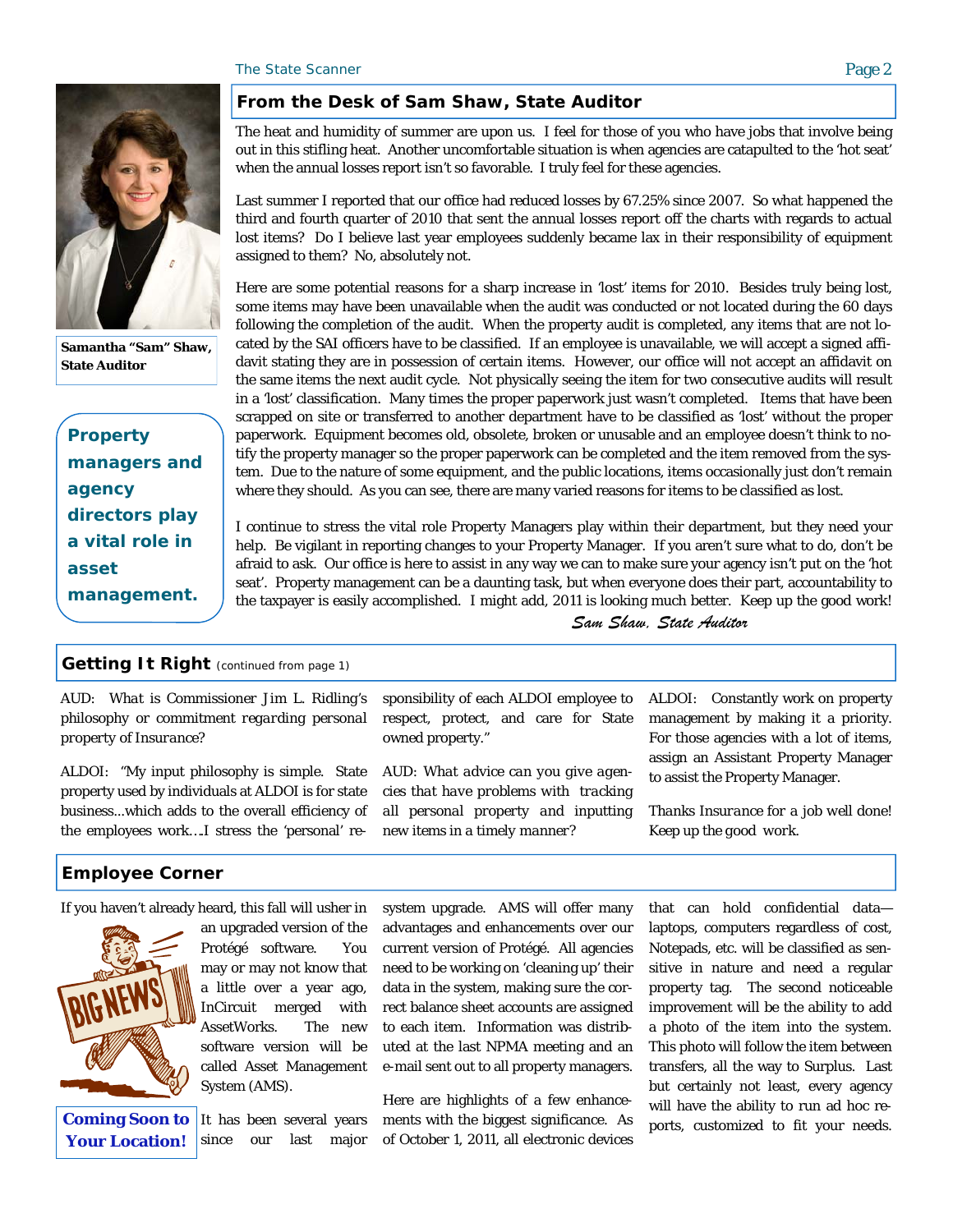#### **Where in Alabama . . . ?**

...has the State Auditor's Office been lately? They have traveled between Mobile and Tuscaloosa with the Geological Survey of Alabama (GSA) and the Alabama State Oil and Gas Board (OGB).



Property manager Linda Reid states that these sister agencies are located on the University of Alabama campus in Tuscaloosa as well as the OGB maintaining an office in Mobile which oversees all lower Alabama fieldwork. Reid says, "The logistical dynamics of our agencies makes the property audit unique to our agencies as well as the type of property we audit. We maintain all sorts of property items from simple office items to scientific lab equipment and large scale fieldwork equipment." She adds, "It is never a boring job to perform a property audit because a good bit of crawling under things in order to scan property numbers is required."

The GSA/OGB maintains over 750 property items with a value just over \$2.7 million. Property is bar coded and maintained in Protégé which Reid says "is an excellent tool for keeping track of property items. Additional procedures are used in order to maintain property located off site around the State. For example, the GSA maintains water monitors located all over the State of Alabama. Thanks to feedback from and communication with our excellent field workers who work with these well monitors on site, we are able to keep current

location records on these monitors at all times."

State Geologist, Dr. Berry "Nick" Tew, Jr. has a strong commitment regarding property of the GSA/OGB. Dr. Tew is very aware that all property of the two agencies is ultimately his responsibility, and thus, he takes property audits very seriously. He strongly supports the activities of the agency property manager and instructs all staff members to cooperate with the audit process. Reid states, "He takes great pride in our agencies' strong legacy as responsible stewards of State property."

Due to the scientific nature of the work completed at the GSA/OGB, the property audit can be unique as well as challenging. "As the property manager, I must be thorough and complete in order to capture all property located on site and out in the field." (Linda Reid)

With at least four perfect audits, that is a testament of a job well done. Thank you Linda, Dr. Tew, and all the staff at GSA/OGB.

Until next time, we'll be 'on the road again.'

**The mission of the Geological Survey of Alabama is to explore** 

**and evaluate the mineral, water, energy, biological, and other natural resources of the State and conduct research in these fields. The State Oil and** 

**Gas Board of Alabama is a regulatory agency charged with preventing waste and promoting conservation of oil and gas while protecting the environ-**

**ment and owners rights.** 

*Dr. Nick Tew takes great pride in the agencies' strong legacy as responsible stewards of State property.* 

#### **Where in Alabama . . . ? [PART 2]**

...have you been this year, or where do you plan to vacation? This year marks The Year of Alabama Music. For a list of festivals and attractions, visit the Alabama Department of Tourism website, www.alabama.travel, to help plan your trip. It just makes sense to vacation here in Alabama.

Ready for a road t r i p ? Here are some top picks.



- Alabama Music Hall of Fame: Learn about the contributions of the many talented musicians from Alabama. See the bronze stars on the Walk of Fame. For more information, visit www.alamhof.org.
- Stay-cation: High gas prices got you singin' the blues? Take heart. There are many museums, baseball parks, hiking trails, and other local amenities right in your own backyard. Act like a tourist and see your own city or town through a new set of eyes. You might be surprised at what you find.
- Gulf Shores & Orange Beach: The beaches are beautiful once again. Our beaches are closer than the east coast and many Florida beaches. The seafood is good, fishing is open, so head on down to the beach for a long weekend or for the week. For lodging information and things to do, go to www.gulfshores.com/.